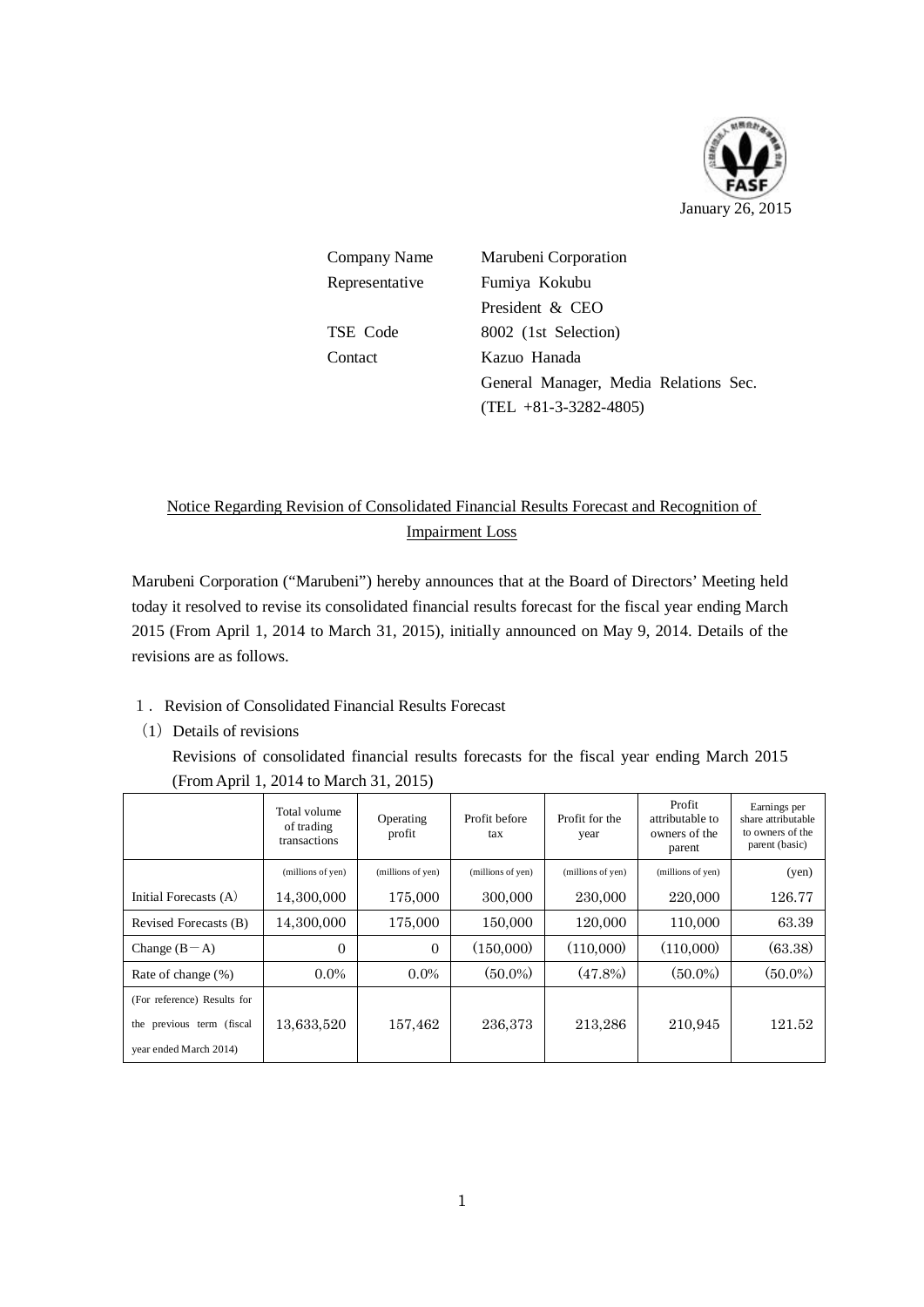# (2) Reasons for the revisions

As Marubeni expects to report the following one-time losses due mainly to the impairment losses of non-current assets in the third quarter of the fiscal year ending March 2015 (From October 1, 2014 to December 31, 2014), it has revised its full-year consolidated financial results forecasts which were initially announced on May 9, 2014, as per the above.

| Category          | Details                                                                                     | Main reason for the loss                                                        | Impact on profit<br>attributable to owners<br>of the parent<br>*Amounts before tax |
|-------------------|---------------------------------------------------------------------------------------------|---------------------------------------------------------------------------------|------------------------------------------------------------------------------------|
| Resources         | Impairment<br><b>loss</b><br>on<br>non-current assets in the<br>North Sea Oil and Gas Field | Decline<br>in<br>crude<br>oil<br>prices and increase<br>in<br>development costs | Approx. $\frac{1}{2}(60)$<br>$billion(*)$                                          |
|                   | Impairment<br>loss<br><sub>on</sub><br>non-current assets in other<br>oil and gas fields    | <b>Decline</b><br>in<br>crude<br>oil<br>prices                                  | Approx. $\frac{1}{2}(35)$<br>$billion(*)$                                          |
|                   | Impairment<br>loss<br><sub>on</sub><br>non-current assets in the<br>Chilean copper business | Decline in copper prices                                                        | Approx. $\frac{1}{2}(10)$<br>$billion(*)$                                          |
|                   | Impairment<br>loss<br>on<br>non-current assets in the<br>Australian coal business           | Decline in coal prices                                                          | Approx. $\frac{1}{2}(5)$<br>billion( $*$ )                                         |
| Non-<br>resources | Impairment loss on goodwill<br>at Gavilon (Note)                                            | Revision of the business<br>plan due to failure to<br>achieve the plan          | Approx. $\frac{1}{2}(50)$<br>billion( $*$ )                                        |
|                   | Tax effects                                                                                 |                                                                                 | Approx. ¥40 billion                                                                |
|                   | Total                                                                                       | Approx. $\frac{1}{2}(120)$ billion                                              |                                                                                    |

 $\leq$  Details of one-time losses  $>$ 

(Note) Gavilon Holdings, LLC: Wholly-owned subsidiary of Marubeni, engaged in grains and fertilizer-related business (Head Office: Omaha, Nebraska, U.S.A.)

2. Dividend Forecasts

No changes have been made to the dividend forecasts, which were announced on May 9, 2014 (Year-end dividend: 13 yen per share).

## 3.Recognition of major impairment losses

 $(1)$  Impairment loss on non-current assets in North Sea Oil and Gas Field

In terms of the estimated irrecoverable amount of non-current assets held by Marubeni Group in the North Sea Oil and Gas Field, due to the decline in crude oil prices and the increase in development costs, Marubeni expects to recognize an impairment loss of approximately ¥60 billion under "Impairment losses" on non-current assets in the consolidated financial statements.